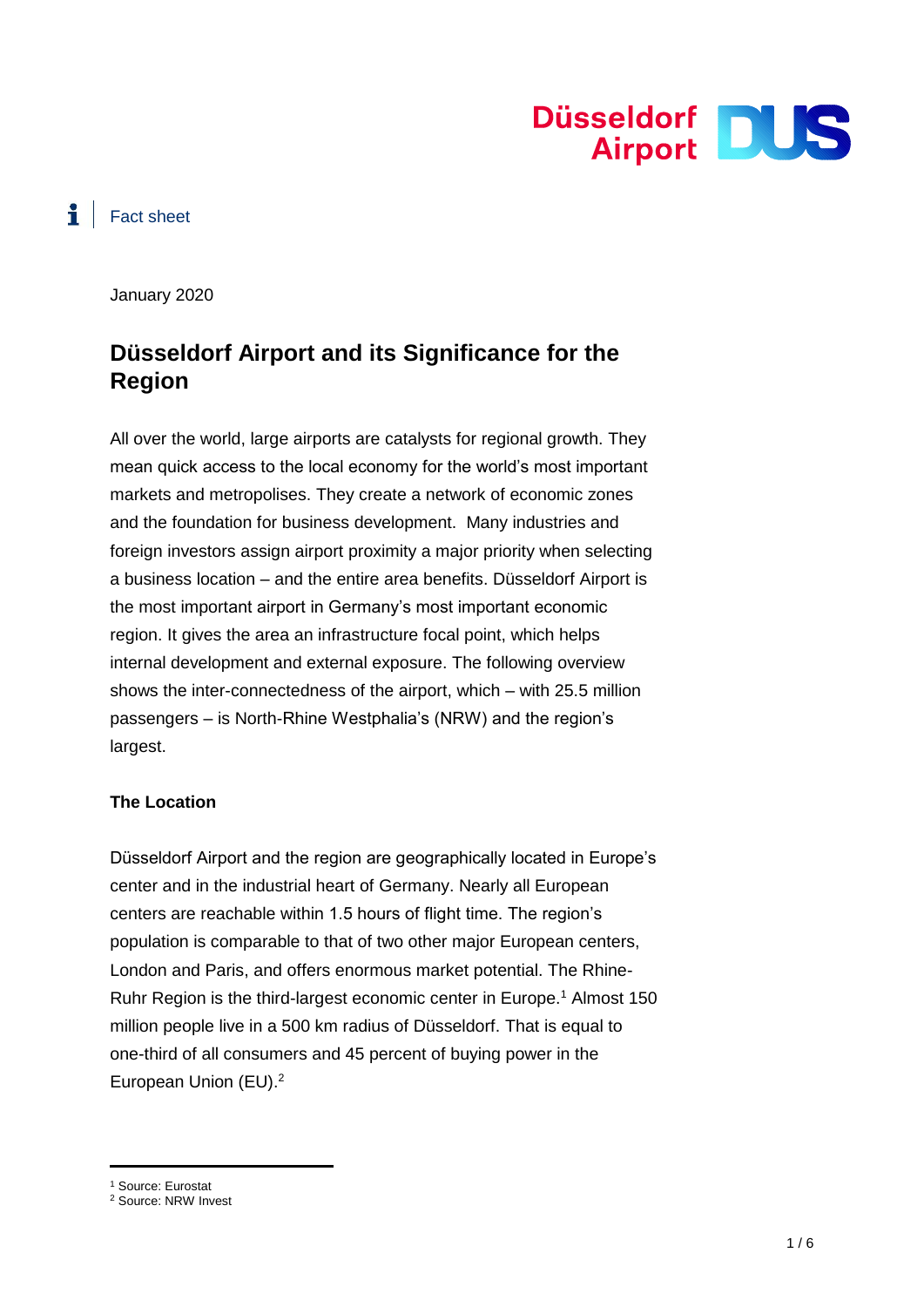

NRW is one of the world's most significant trade show locations. More than 60 major industry trade shows attract about six million people each year. Of Messe Düsseldorf's (Düsseldorf Trade Shows) 50 events, 24 are the world's leading trade shows in their industries, e.g., "drupa" for printing technology, "K" for plastics and rubber, "MEDICA" and "REHACARE INTERNATIONAL" for the medical industry, and "boot" for water sports.

#### **The Economic Significance**

Sixteen of Germany's highest revenue-generating corporations have their headquarters in NRW, making it a center of the German economy. Among them are nine of the 30 DAX companies, including Eon, Henkel, Metro, Bayer, Thyssen Krupp, and RWE. Not only large corporations value the German federal state with the highest population to conduct business from here, but also about 765,000 small and medium-sized businesses are located in NRW. Moreover, about 15,000 foreign companies from some of the main investor countries conduct their Germany and Europe activities from here, among them 3M, BP, Ericsson, Ford, LG Electronics, QVC, Sanyo, Toyota, and Vodafone<sup>3</sup>.

Air traffic has a positive effect on the labor market and facilitates economic growth. Surveys show that companies located in the region of an airport feel a great affinity towards the airport<sup>4</sup>. Düsseldorf's success in bringing top companies to the area – such as SAP, Mitsubishi Electric, E-Plus or Esprit – is related to the airport's proximity. An extensive offering of direct routes to main business and other destinations is a criterion for German and foreign companies settling here. Düsseldorf Airport helps create a targeted network of economic zones – e.g., through intercontinental air traffic with non-stop connections to New York, Atlanta, Chicago, Dubai, Tokyo, and Abu

<sup>3</sup> Source: NRW Invest, 2014

<sup>4</sup> Source: Ifo-Institute 2013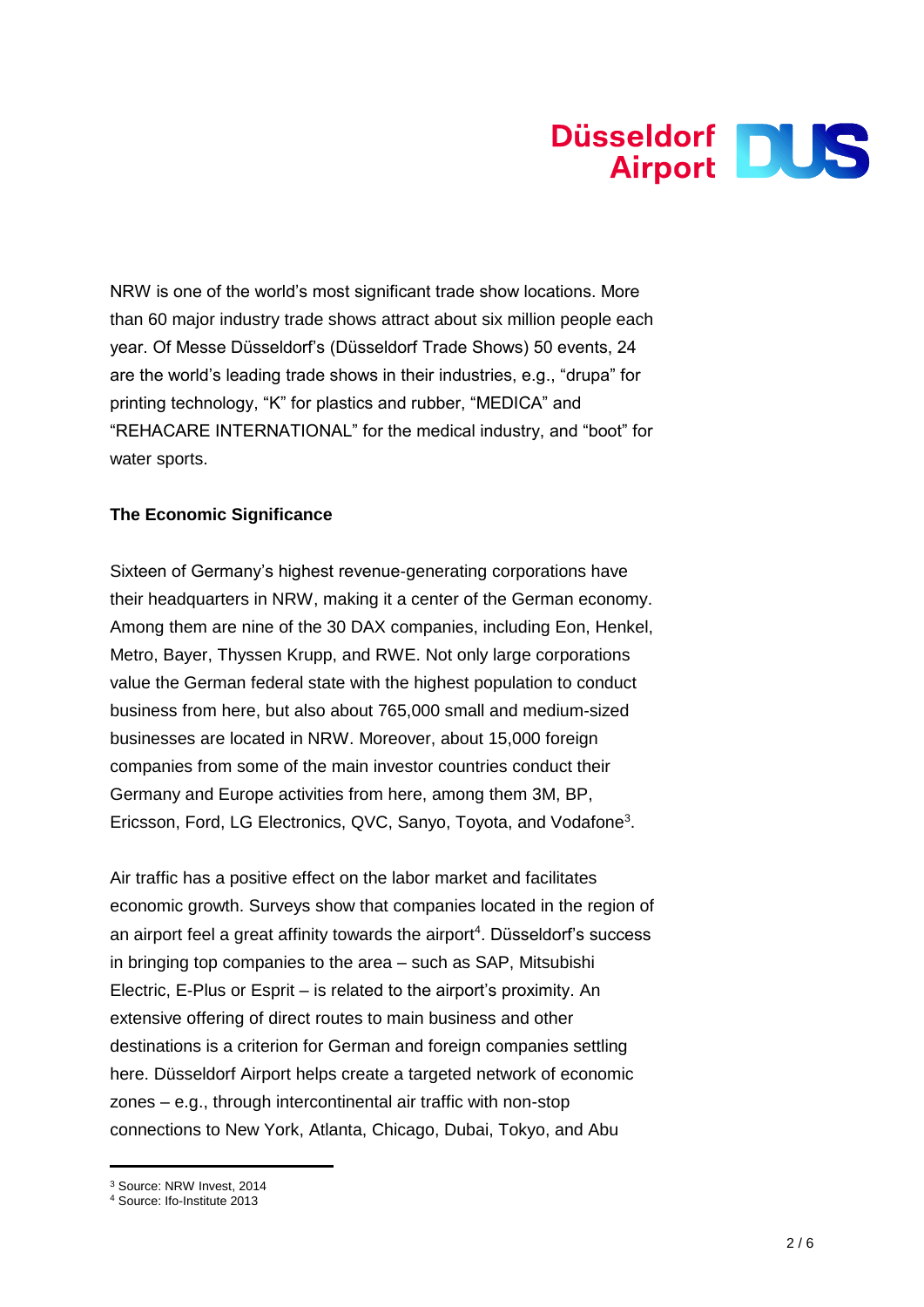

Dhabi. More than 110 weekly long-haul flights to 25 intercontinental destinations connect NRW to the world.

At the same time, Düsseldorf Airport is an important economic factor for the government district Düsseldorf and NRW. Businesses at the airport receive shipments and services worth two billion euro each year. Services at Düsseldorf Airport generate tax revenue of 846.9 million euro annually. Its gross value added is about 3.4 billion euro.<sup>5</sup>

The airport is not just a first-rate location for passenger traffic, but also for cargo. At the center of one of the largest export nations in the world, it brings proximity to customers and production, as well as an optimal connection to the highway system – ideal conditions for the logistical economy. The cargo center connects the region's potential to the entire world through first-rate logistical services.

#### **The Significance for the Labor Market**

Both passenger and cargo revenue have increased significantly over the past years. This had a positive effect on employment and value added services. The number of jobs at the airport increased by more than 30 percent from 2005 to 2012. Currently, there are 20,300 jobs and 208 companies. Indirectly, the numbers are even larger, because the total economic output of the airport involves about 56,700 jobs – directly, indirectly, and induced.<sup>6</sup>

### **The Traffic Infrastructure**

At Düsseldorf Airport, passengers can travel to 200 destinations worldwide on 70 airlines ranging from classic airline carriers to low-cost carriers to 5-star airlines. Düsseldorf Airport offers a large array of

<sup>5</sup> Source: Survey Prof. Klophaus, ZFL 2012

<sup>6</sup> Source: Survey Prof. Klophaus, ZFL 2012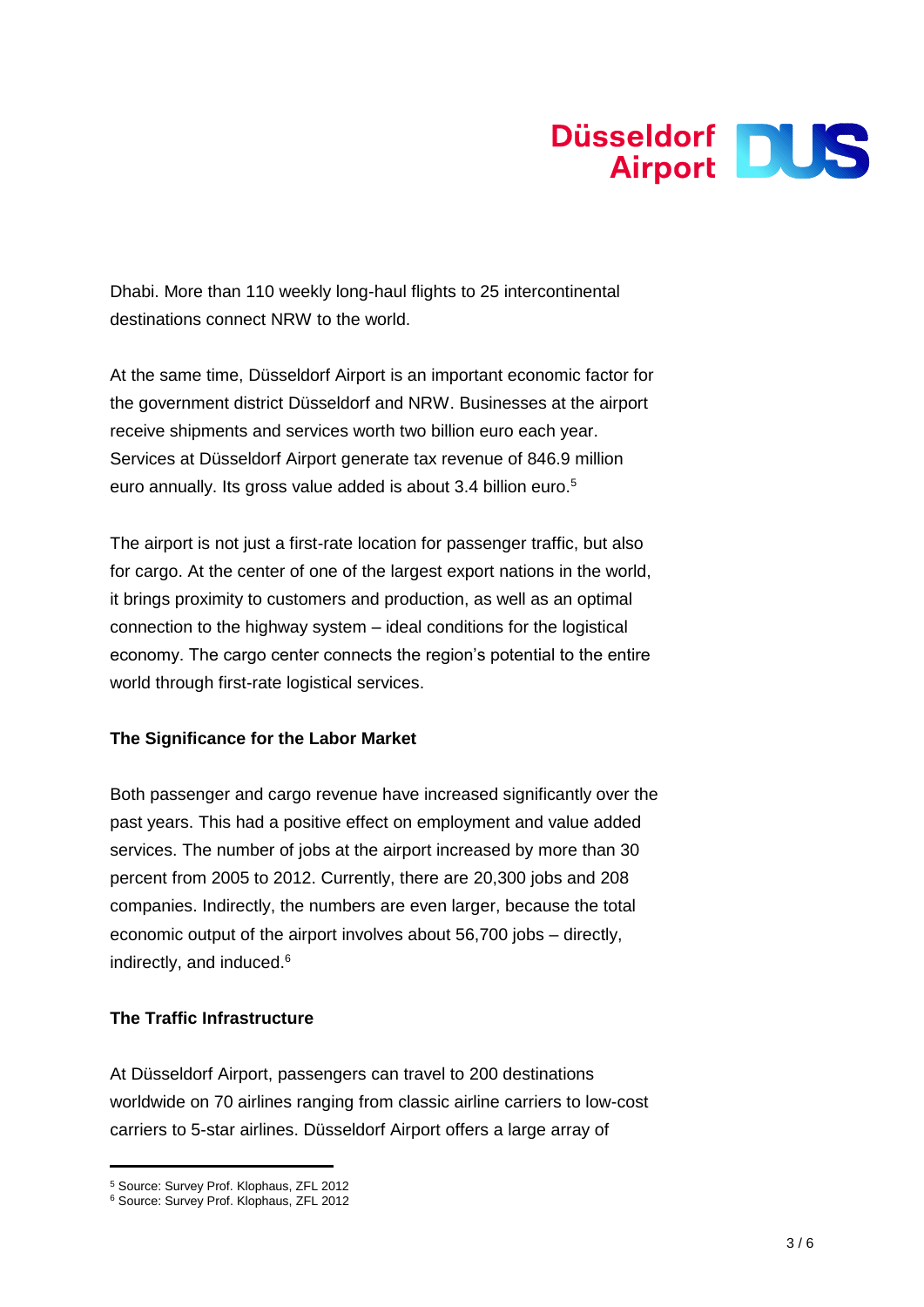

flights, from high-quality business connections to intercontinental destinations to classic vacation spots. In this way, Düsseldorf Airport is a full-range supplier among airports: Düsseldorf opens up NRW; the airport is the gateway for NRW.

The selection of air travel options is complemented by outstanding landbound connections. Düsseldorf Airport is an example of the evolution of airports to "traffic ports" – a hub for a region's various transportation options. At Düsseldorf Airport, wings and rail merge, air and rail traffic are connected. A sound intermodality – the interconnection of various traffic systems – is a significant benefit to the location.

The "Düsseldorf Airport" train station connects the airport to the long distance train system of Germany Railways (Deutsche Bahn) and is located on one of the most heavily used train routes in Germany. More than 350 trains stop there daily – from Inter City Express (ICE) to trams. The station is located at the center of German railway hubs and connections to the Ruhr area. In addition to the 350 stops, there are 50 trams a day at the underground tram station. Many places in the catchment area offer passengers hourly non-stop rides to the airport and back. "Seamless travel" is a concept the airport continuously pursues, making sure it's easy for passengers to switch from one form of transportation to another. Right at the "Düsseldorf Airport" train station, there is a SkyTrain – a cable car which takes passengers to the terminal in no time.

At Düsseldorf Airport, the idea of intermodality doesn't end with train arrivals. The airport is located at the intersection of important traffic routes, such as Highway (Autobahn) A 3, A 52 or A 44, and has its own highway exit. Moreover, many passengers from the Netherlands and Belgium take advantage of the airport's great accessibility.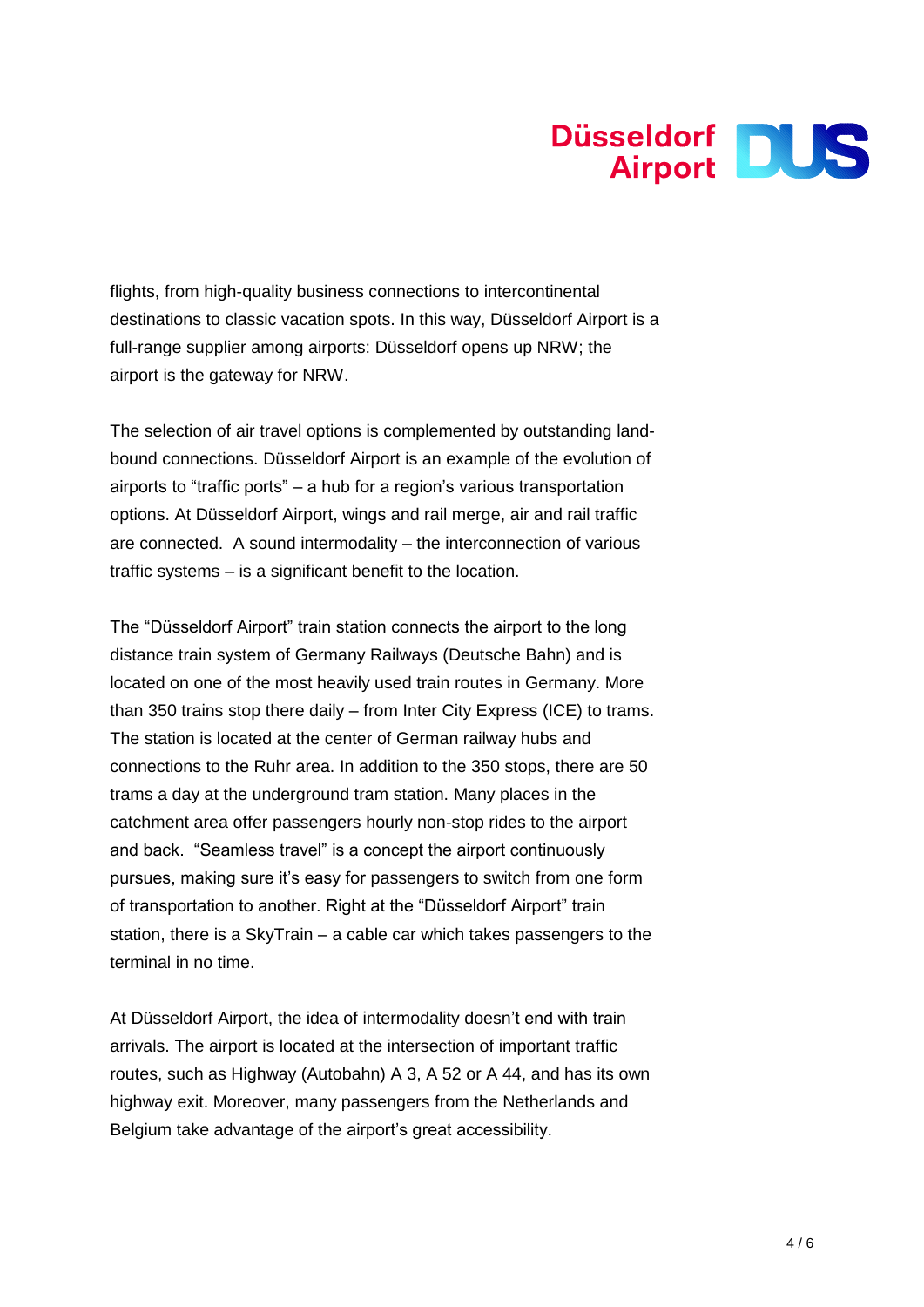

#### **The Business Park Düsseldorf Airport City**

Düsseldorf Airport is the basis for business in the Rhine-Ruhr metropolitan area. The Düsseldorf Airport City underpins this. On one of the best accessible sites of the German Economic Area an attractive office and business park will be built on 23 hectares until the year 2018. The overall concept was developed by the airport in cooperation with the architectural firm JSK, which was responsible for the new building of the terminal, too. It includes the creation of some 230,000 sq. m. of gross floor space on building plots that allow the realization of buildings with 4,500 up to 30,000 square meters.

The real property company Flughafen Düsseldorf Immobilien GmbH, a subsidiary of Flughafen Düsseldorf GmbH, has acquired the site and is also in charge of the development, the planning and the opening up of the entire area. The building plots are sold to investors who conduct the realization of the building, too. The anchor project, the state capital's first Maritim Hotel, which is also the biggest convention hotel of North Rhine-Westphalia and is directly connected to the terminal, was opened at the end of 2007. The Verein Deutscher Ingenieure (VDI) as well as the Porsche Centre and other companies have settled here. The developments are processing as planned. Early 2015, the Flughafen Düsseldorf GmbH occupied its brand new headquarters in the Airport City. 500 employees haven been working in a modern and highly comfortable environment ever since.

#### **Düsseldorf Airport – for the Region and Country**

Düsseldorf Airport delivers the kind of infrastructure for the region that facilitates its progress and growth. In NRW, this task takes on a particular meaning. The Rhine-Ruhr region is undergoing continued structural changes – moving from coal and steel industry to new business and economic segments. The airport supports this process